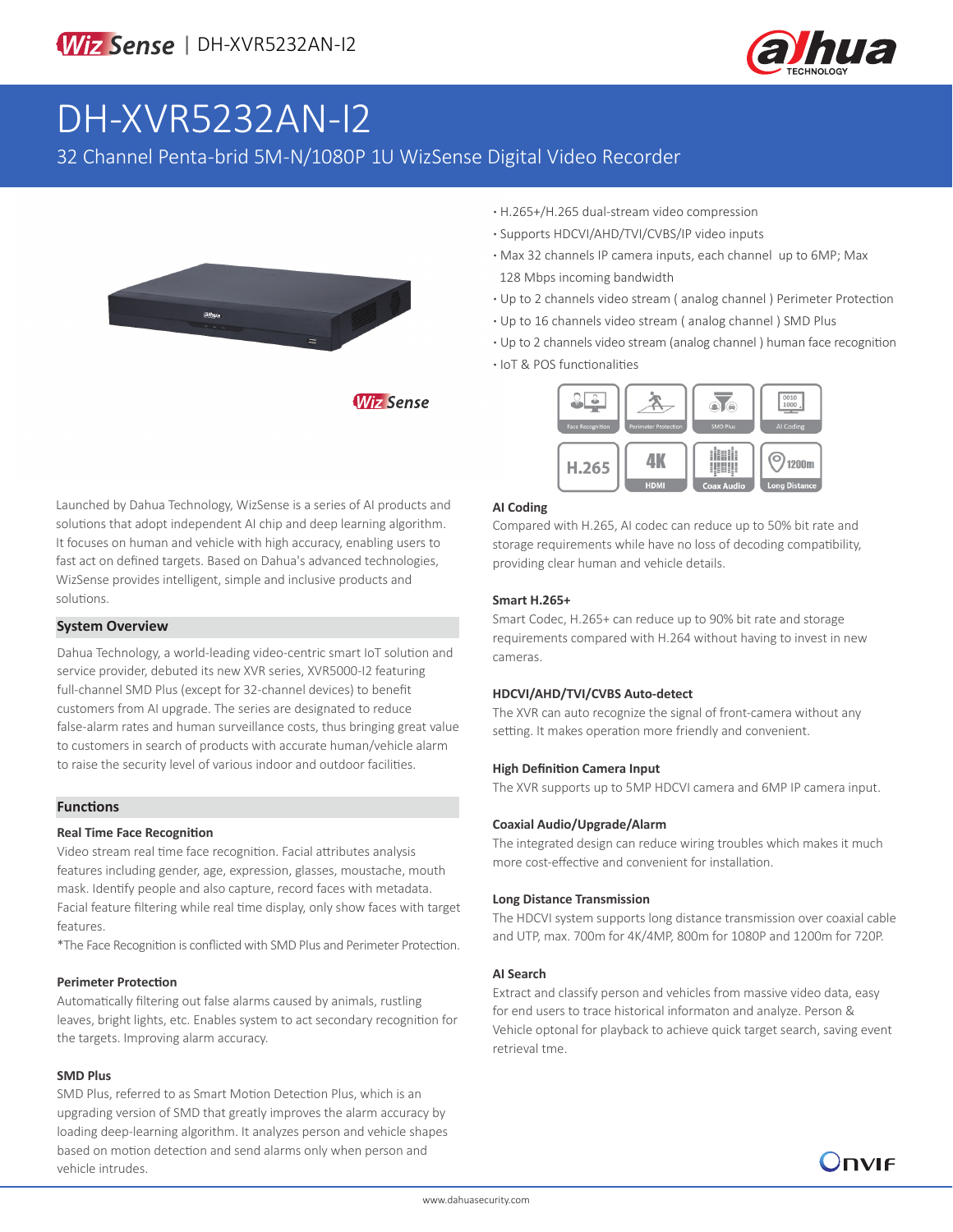# Wiz Sense | DH-XVR5232AN-I2

| <b>Technical Specification</b> |                                                                                                                                                                                                      |  |  |  |  |  |  |
|--------------------------------|------------------------------------------------------------------------------------------------------------------------------------------------------------------------------------------------------|--|--|--|--|--|--|
| System                         |                                                                                                                                                                                                      |  |  |  |  |  |  |
| Main Processor                 | Embedded Processor                                                                                                                                                                                   |  |  |  |  |  |  |
| Operating System               | <b>Embedded LINUX</b>                                                                                                                                                                                |  |  |  |  |  |  |
| Perimeter Protection           |                                                                                                                                                                                                      |  |  |  |  |  |  |
| Performance                    | 2 channels, 10 IVS for each channel                                                                                                                                                                  |  |  |  |  |  |  |
| Object classification          | Human/Vehicle secondary recognition for tripwire and<br>intrusion                                                                                                                                    |  |  |  |  |  |  |
| AI Search                      | Search by target classification (Human, Vehicle)                                                                                                                                                     |  |  |  |  |  |  |
| Face Recognition               |                                                                                                                                                                                                      |  |  |  |  |  |  |
|                                | Max 12 face pictures/sec processing                                                                                                                                                                  |  |  |  |  |  |  |
| Performance                    | 2 channels video stream face recognition, only support<br>analog camera                                                                                                                              |  |  |  |  |  |  |
| Stranger Mode                  | Detect strangers' faces (not in device's face database).<br>Similarity threshold can be set manually.                                                                                                |  |  |  |  |  |  |
| AI Search                      | Up to 8 target face images search at same time, similarity<br>threshold can be set for each target face image.                                                                                       |  |  |  |  |  |  |
| Database Management            | Up to 10 face databases with 10,000 face images in<br>total. Name, gender, birthday, address, certificate type,<br>cerificate No., countries&regions and state can be added<br>to each face picture. |  |  |  |  |  |  |
| Database Application           | Each database can be applied to video channels<br>independently.                                                                                                                                     |  |  |  |  |  |  |
| <b>Trigger Events</b>          | Buzzer, Voice Prompts, Email, Snapshot, Recording,<br>Alarm Out, PTZ Activation, etc.                                                                                                                |  |  |  |  |  |  |
| <b>SMD Plus</b>                |                                                                                                                                                                                                      |  |  |  |  |  |  |
| Performance                    | 16 channels                                                                                                                                                                                          |  |  |  |  |  |  |
| AI Search                      | Search by target classification (Human, Vehicle)                                                                                                                                                     |  |  |  |  |  |  |
| Video and Audio                |                                                                                                                                                                                                      |  |  |  |  |  |  |
| Analog Camera Input            | 32 channels, BNC                                                                                                                                                                                     |  |  |  |  |  |  |
| <b>HDCVI Camera Input</b>      | 5MP, 4MP, 1080P@25/30fps, 720P@50/60fps,<br>720P@25/30fps                                                                                                                                            |  |  |  |  |  |  |
| AHD Camera Input               | 5MP, 4MP, 1080P@25/30, 720P@25/30fps                                                                                                                                                                 |  |  |  |  |  |  |
| TVI Camera Input               | 5MP, 4MP, 1080P@25/30, 720P@25/30fps                                                                                                                                                                 |  |  |  |  |  |  |
| CVBS Camera Input              | PAL/NTSC                                                                                                                                                                                             |  |  |  |  |  |  |
| IP Camera Input                | 32 channels, each channel up to 6MP                                                                                                                                                                  |  |  |  |  |  |  |
| Audio In/Out                   | 1/1, RCA                                                                                                                                                                                             |  |  |  |  |  |  |
| Two-way Talk                   | Reuse audio in/out, RCA                                                                                                                                                                              |  |  |  |  |  |  |
| Recording                      |                                                                                                                                                                                                      |  |  |  |  |  |  |
| Compression                    | AI Coding/H.265+/H.265/H.264+/H.264                                                                                                                                                                  |  |  |  |  |  |  |
| Resolution                     | 5M-N, 4M-N, 1080P, 1080N, 720P, 960H, D1, CIF                                                                                                                                                        |  |  |  |  |  |  |
| Record Rate                    | Main stream: All channel 5M-N (1fps-10fps);<br>4M-N/1080P (1fps-15fps); 1080N/720P/960H/<br>$D1/CIF$ (1fps-25/30fps)<br>Sub stream: D1/CIF (1fps-15fps)                                              |  |  |  |  |  |  |
| Bit Rate                       | 32 Kbps-6144 Kbps Per Channel                                                                                                                                                                        |  |  |  |  |  |  |
| Record Mode                    | Manual, Schedule (General, Continuous), MD (Video<br>detection: Motion Detection, Video Loss, Tampering),<br>Alarm, Stop                                                                             |  |  |  |  |  |  |

| Record Interval                    | 1-60 min (default: 60 min), Pre-record: 1 s-30 s, Post-<br>record: 10 s-300 s                                                                                                                            |  |  |  |  |  |  |
|------------------------------------|----------------------------------------------------------------------------------------------------------------------------------------------------------------------------------------------------------|--|--|--|--|--|--|
| Audio Compression                  | G.711A, G.711U, PCM                                                                                                                                                                                      |  |  |  |  |  |  |
| Audio Sample Rate                  | 8 KHz, 16 bit Per Channel                                                                                                                                                                                |  |  |  |  |  |  |
| Audio Bit Rate                     | 64 Kbps Per Channel                                                                                                                                                                                      |  |  |  |  |  |  |
| Display                            |                                                                                                                                                                                                          |  |  |  |  |  |  |
| Interface                          | 1 HDMI ,1 VGA                                                                                                                                                                                            |  |  |  |  |  |  |
| Resolution                         | HDMI: 3840 × 2160, 1920 × 1080, 1280 × 1024, 1280 ×<br>720<br>VGA: 1920 × 1080, 1280 × 1024, 1280 × 720                                                                                                  |  |  |  |  |  |  |
| Multi-screen Display               | 1/4/8/9/16/25/36                                                                                                                                                                                         |  |  |  |  |  |  |
| OSD                                | Camera title, Time, Video loss, Camera lock, Motion<br>detection, Recording                                                                                                                              |  |  |  |  |  |  |
| Network                            |                                                                                                                                                                                                          |  |  |  |  |  |  |
| Interface                          | 1 RJ-45 Port (1000 MB)                                                                                                                                                                                   |  |  |  |  |  |  |
| Network Function                   | HTTP, HTTPS, TCP/IP, IPv4/IPv6, Wi-Fi, 3G/4G, SNMP,<br>UPnP, RTSP, UDP, SMTP, NTP, DHCP, DNS, IP Filter,<br>PPPoE, DDNS, FTP, Alarm Server, P2P, IP Search (Supports<br>Dahua IP camera, DVR, NVS, etc.) |  |  |  |  |  |  |
| Max. User Access                   | 128 users                                                                                                                                                                                                |  |  |  |  |  |  |
| Smart Phone                        | iPhone, iPad, Android                                                                                                                                                                                    |  |  |  |  |  |  |
| Interoperability                   | ONVIF 16.12, CGI Conformant                                                                                                                                                                              |  |  |  |  |  |  |
| Video Detection and Alarm          |                                                                                                                                                                                                          |  |  |  |  |  |  |
| Trigger Events                     | Recording, PTZ, Tour, Video Push, Email, FTP, Snapshot,<br><b>Buzzer and Screen Tips</b>                                                                                                                 |  |  |  |  |  |  |
| Video Detection                    | Motion Detection, MD Zones: 396 (22 × 18), Video Loss,<br>Tampering and Diagnosis                                                                                                                        |  |  |  |  |  |  |
| Alarm input                        | N/A                                                                                                                                                                                                      |  |  |  |  |  |  |
| Relay Output                       | N/A                                                                                                                                                                                                      |  |  |  |  |  |  |
| Playback and Backup                |                                                                                                                                                                                                          |  |  |  |  |  |  |
| Playback                           | 1/4/9/16                                                                                                                                                                                                 |  |  |  |  |  |  |
| Search Mode                        | Time /Date, Alarm, MD and Exact Search (accurate to<br>second)                                                                                                                                           |  |  |  |  |  |  |
| Playback Function                  | Play, Pause, Stop, Rewind, Fast play, Slow Play, Next<br>File, Previous File, Next Camera, Previous Camera, Full<br>Screen, Repeat, Shuffle, Backup Selection, Digital Zoom                              |  |  |  |  |  |  |
| Backup Mode                        | USB Device/Network                                                                                                                                                                                       |  |  |  |  |  |  |
| Storage                            |                                                                                                                                                                                                          |  |  |  |  |  |  |
| Internal HDD                       | 2 SATA Ports, up to 10TB capacity for each disk                                                                                                                                                          |  |  |  |  |  |  |
| eSATA                              | N/A                                                                                                                                                                                                      |  |  |  |  |  |  |
| Auxiliary Interface                |                                                                                                                                                                                                          |  |  |  |  |  |  |
| USB                                | 2 USB Ports (1 USB 2.0, 1 USB 3.0)                                                                                                                                                                       |  |  |  |  |  |  |
| RS485                              | 1 Port, for PTZ Control                                                                                                                                                                                  |  |  |  |  |  |  |
| RS232                              | N/A                                                                                                                                                                                                      |  |  |  |  |  |  |
| Electrical                         |                                                                                                                                                                                                          |  |  |  |  |  |  |
| Power Supply                       | DC 12V/5A                                                                                                                                                                                                |  |  |  |  |  |  |
| Power Consumption<br>(Without HDD) | <16W                                                                                                                                                                                                     |  |  |  |  |  |  |